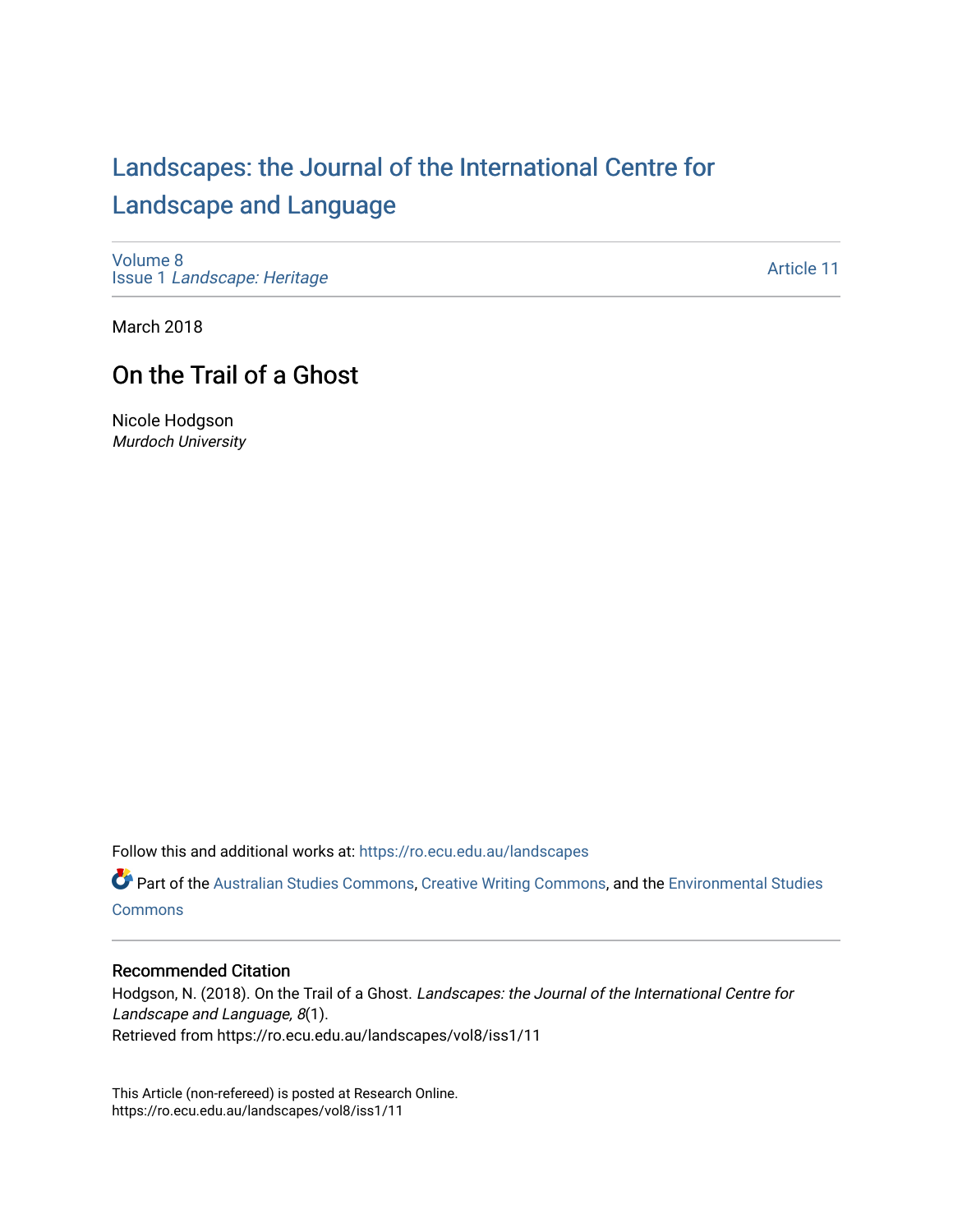### **On the Trail of a Ghost**

*Nicole Hodgson (Murdoch University)*

I am on the trail of a ghost, the ghost of Miss Sarah Brooks, who died almost one hundred years ago. I first heard the bare bones of her story a decade ago from a friend, Marcus, who flew me and my husband in a light plane from Esperance, on the southeast coast of Western Australia, out to Israelite Bay. This evocative biblical name is embedded in the memories of most of us west of the Nullarbor after a lifetime of weather reports on crackly ABC local radio. *A gale force warning is in place for Albany to Israelite Bay.*

Marcus flew his plane low for the 150km out of Esperance, skirting the quietly dramatic coastline, where low-slung, grey-green folds of land meet rounded and weathered granite monoliths, which, in turn, meet startlingly white beaches that blend into the shimmering turquoise water. The granite islands of the Recherche Archipelago are scattered across the deep ocean of the most resonant blue. I remember a perfectly clear day in an immense arc of sky and the rare vulnerability of flying in a light plane. The colours were luminous and the visible signs of humans imperceptible. Marcus told us stories of the earliest settlers, including Sarah Brooks, who came out into this country in the 1870s. Even from a vantage point one thousand feet above, this looked like the 'strange and difficult country' described by 1840s cross-continental explorer, Edward John Eyre.

We landed next to the ruins of the Israelite Bay Telegraph Station, a repeater station on the East-West telegraph line that linked Western Australia to the rest of the country. The thick limestone walls and tall chimneys are the substantial remains of what was once a grand Victorian building. It now stands forlorn and incongruous on a flat windswept salt pan at least one hundred kilometres from any human settlements. Sarah Brooks spent the majority of her life either in the tiny settlement that developed around the Telegraph Station at Israelite Bay, or on a pastoral station, Balbinia, in the dry eucalypt woodland fifty kilometres to the north.

Sarah was an educated, accomplished woman of twenty-four when, in 1874, she left Albany with her mother, Emily, and brother, John. They walked those hundreds of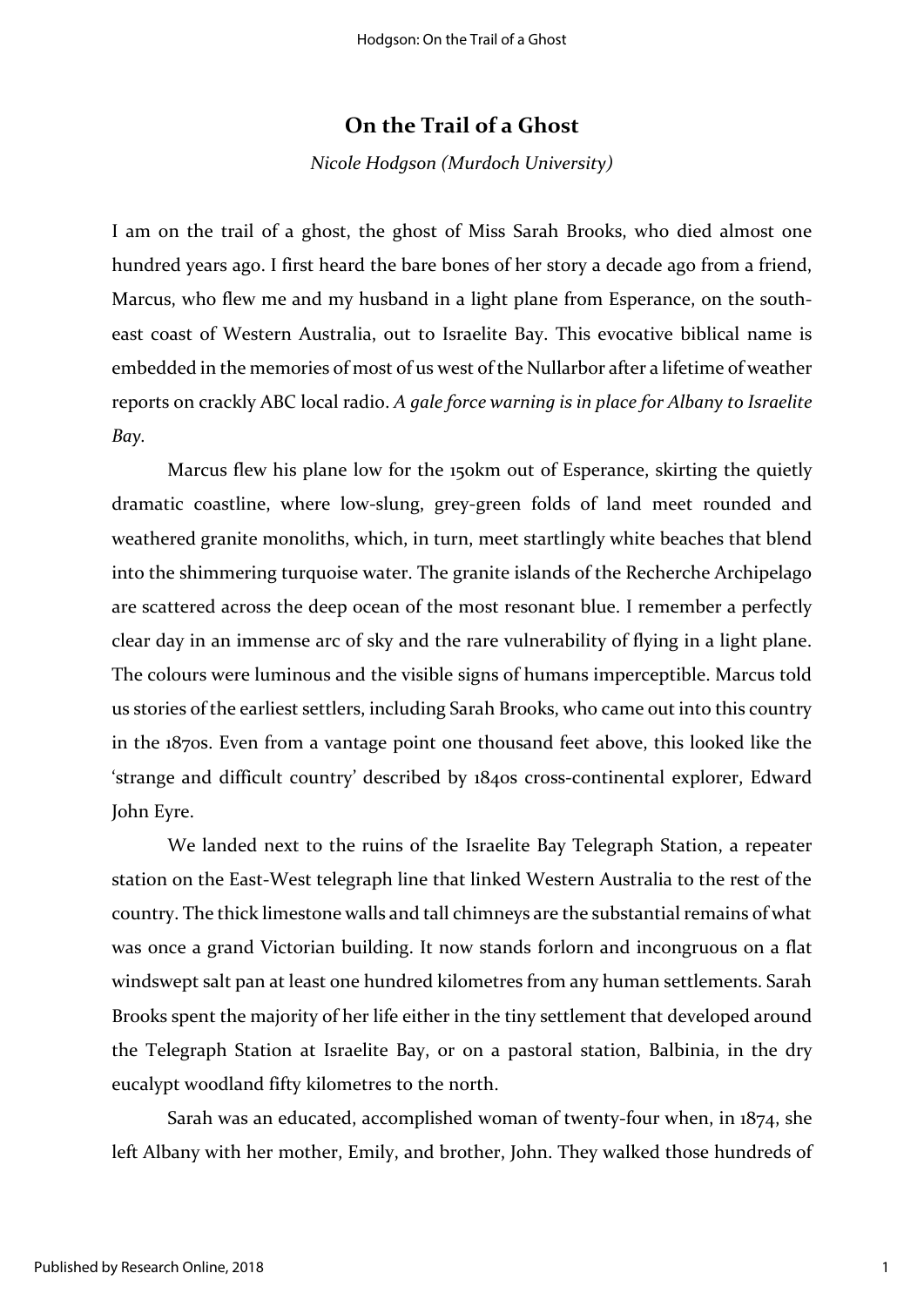miles with just one horse and cart carrying their possessions. Their intention was to establish a pastoral station and restore their family fortunes. The government of the time was offering generous leases to encourage the settlement of the country out east that had until then been largely ignored. For good reason, as it turned out.

Sarah never married. She worked for a time as a telegraphist, relaying the Morse code messages that linked Western Australia to the rest of the country, and Australia to the world. More famously, she became a prolific botanical collector for Baron von Mueller from the distant Victorian Botanic Garden. Sarah Brooks is part of a lineage of women botanical collectors and illustrators in Western Australia that began with Georgiana Molloy's collecting from Augusta and the Capes region in the 1830s, and continues through the botanical illustrators Georgiana Leake, Emily Pelloe, and the celebrated contemporary botanical artist, Philippa Nikulinsky (Ryan 2012).

There is so much that intrigues me about the life of Sarah Brooks, but at the heart of my fascination is my attempt to understand how an intelligent single woman managed to live for fifty years in close to abject poverty, in the most remote part of South Western Australia, with her sanity apparently intact. From the limited evidence available - a single newspaper interview in *The Sunday Times* (Canberra 1928), a letter to the *Western Mail* on 'Aboriginal Customs' (Pioneer 1906), an article published in a German geographical magazine detailing the exploration she and John made to Mt. Ragged (Brooks 1888), and the physical evidence of her significant botanical collecting in the collection of the Victorian Botanic Garden (Maroske and Vaughan 2014) - I imagine that she found a connection to place, to the flora, and to the Noongar and Ngadju people that was unusual for her time. I feel it was the depth of this connection that allowed her to make a life there, in what seems an inhospitable and difficult place.

I call Sarah Brooks a ghost, but, really, I am the one haunting her. To follow her trail, I need to leave my home in the small town of Denmark in Western Australia. On the south coast, the wilds loom close. The southerly wind that follows a storm is a crisp, cold reminder that there is nothing but the deep blue of the tumultuous Southern Ocean between here and Antarctica. On land, Denmark is at the boundary of two bioregions. We look west to the small pocket of tall, wet, eucalypt forest comprising mostly karri trees and two species of tingle trees, all of which are endemic to South West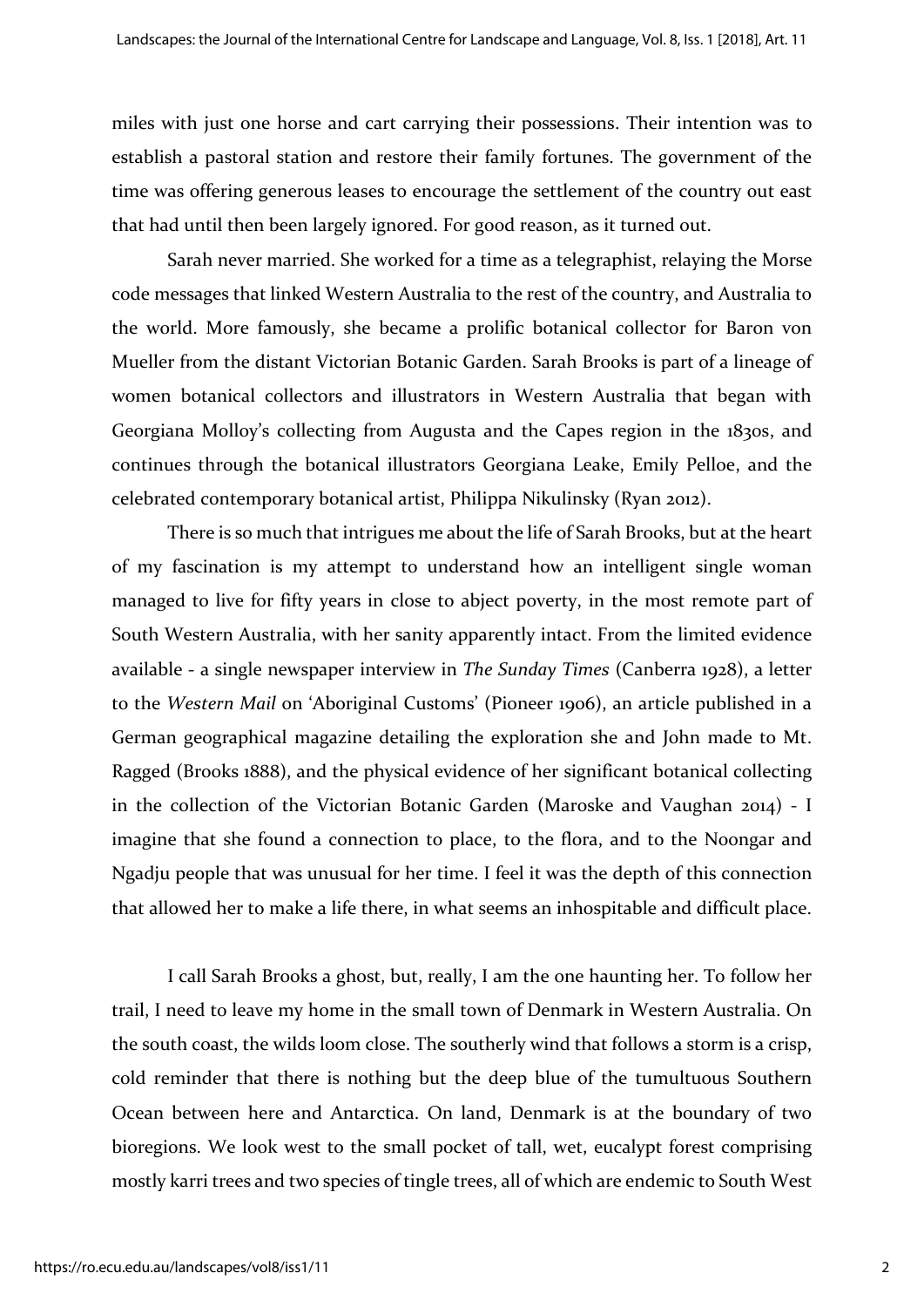Australia. To the east, the rainfall gradually decreases and the size of the trees with it. The jarrah forest and banksia woodland shrinks to the heathland and salt lakes around Israelite Bay and the Cape Arid National Park. From here the Nullarbor Plain is not far to the east.

The landscape in which Sarah Brooks lived out her life is ancient and desiccated, sparsely populated and remote even now. It was not named Cap Arride by the French for nothing. This big stretch of flat, ground-down country can feel eerily empty and preternaturally still. It must have felt particularly so for the Brooks family in 1874, as some of the first Europeans to attempt to make a life there. But, of course, the land was already inhabited by the Noongar and Ngadju, who had created a successful, sustainable culture amongst these harsh conditions for at least 40,000 years.

Ecologically, Israelite Bay is an inflection point; where the kwongan<sup>1</sup>, the low, sandy heathland of the Southwest Australian Floristic Region, gives way to the arid and treeless limestone plains of the Nullarbor bioregion, and the extraordinarily diverse eucalypt woodlands of the Great Western Woodlands to the north.

Superimposing a map of bioregions onto a map of Aboriginal tribal boundaries demonstrates just how intimately cultural practice was tied to the ecological. And so it is here at Israelite Bay, the south-eastern limit of the Southwest Australian Floristic Region. It is also the eastern border of the Noongar nation of south-west Australia. To the east, along the Eucla coast of the Nullarbor plain is Mirning country, and to the north in the Great Western Woodlands is Ngadju country. The name Israelite Bay is said to have come from early explorers, possibly the Dempster brothers, who noticed that the Aboriginal men they met there were circumcised, unlike the Noongars to the west, and they linked the practice to an ancient form of Judaism.

The European settlers in the vast area between Esperance and the Eucla district on the Nullarbor were never numerous. Before beginning the research, I had naively hoped that the disputes between the Traditional Owners and the Europeans over land and resources might therefore have been less violent here than in the more settled areas. The documentary record shows otherwise. A pair of settlers at Eucla, out on the

**.** 

<sup>1</sup> Sarah's brother, John Brooke (sic), recorded the name 'quowcken' as the Aboriginal word for sand plain, or 'open plain without timber,' in a letter to Baron von Mueller in 1896, which was subsequently presented to the Australian Association for the Advancement of Science (Brooke 1896).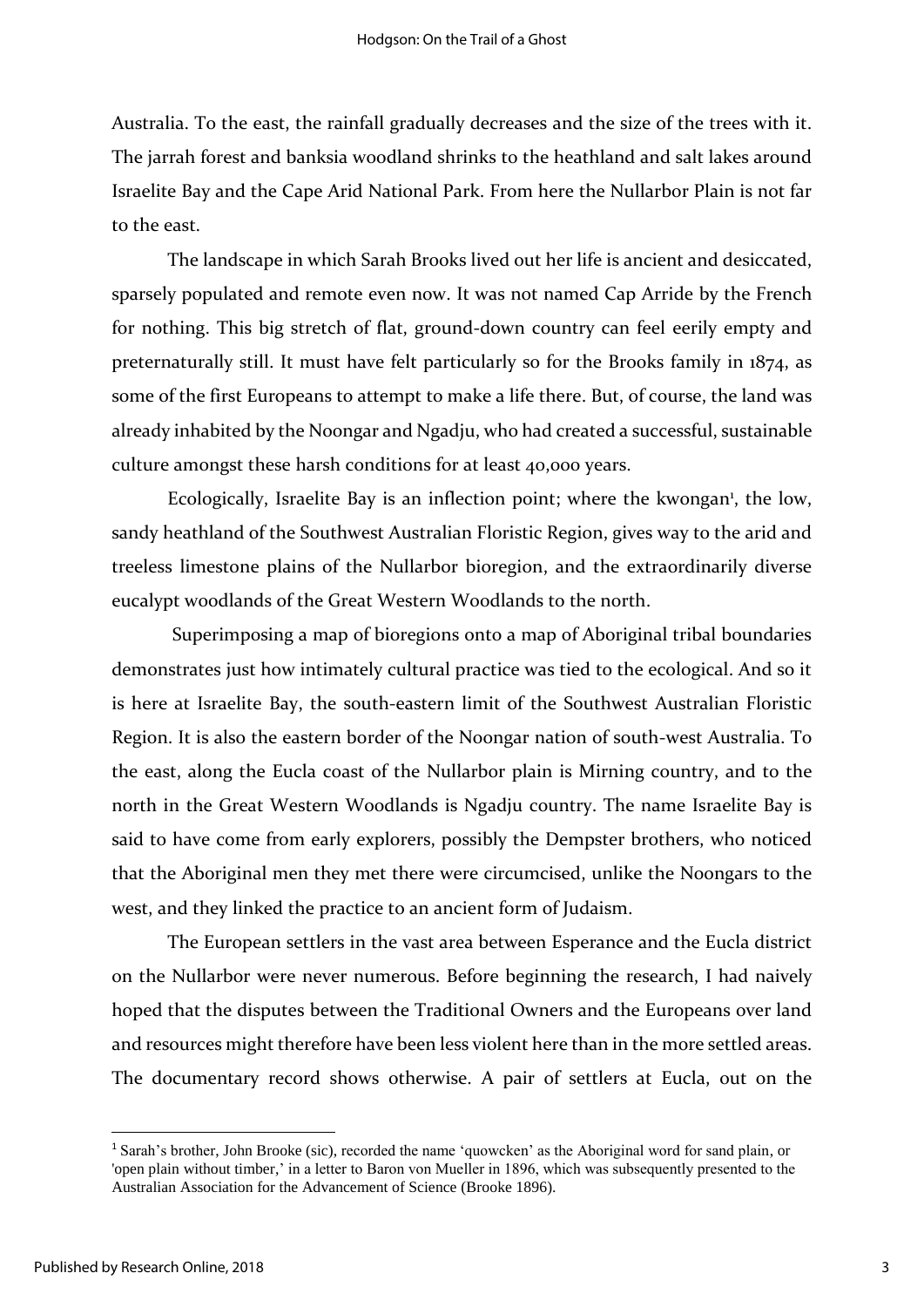Nullarbor - Kennedy and McGill - were particularly brutal, with stories of them distributing poisoned flour, poisoning waterholes and shooting into sleeping camps of Mirning people. I was reassured to read, in an account by Arthur Dimer, a Ngadju man of the area, that Sarah's brother, John Brooks, was 'known by his contemporaries among the Ngadju as a humane man who distributed rations fairly and who did not resort to the gun during the early years of settlement to try to prevent the theft of stock by Aboriginal people' (Gifford 2002).

Sarah Brooks' apparently nuanced understanding of Aboriginal people, at least for her time, is one of the most intriguing aspects of her character. In a letter to the Western Mail (Pioneer 1906) detailing Aboriginal customs of the area and written in response to a column by Daisy Bates, she writes:

With regard to such theories as that the Australian aborigines are the direct descendants of Palaeolithic man, we ought to remember the dictum of Professor Rhys, about the ineradicable tendency of mankind to do the same things under the same circumstances. The most civilised man wrecked on this coast, before white settlement, if he were to get a living at all would have to revert to the stone age …

Twenty years later, in a newspaper interview with the *Sunday Times* (Canberra 1928) towards the end of her life, Sarah began with the explanation of how they came to be at Balbinia and Israelite Bay, and included what I interpret as an acknowledgement of the sovereignty of the Traditional Owners:

Towards the close of the year 1873, a series of articles appeared in the 'Argus' setting out particulars of very liberal land acts in Western Australia, then a Crown Colony. It was stated that settlers would receive a free lease of 100,000 acres for five years, with one year free of charges to travel to any blocks they may select, from which it would appear that such blocks were far from the 'busy haunts of men,' as indeed they proved to be.

Nay more, we soon found the Government had been very liberal with something which did not belong to it. Old Noah, Old Friday and other leaders of the more ancient race were the real owners whose race had lived in undisputed possession and were not inclined to waive their rights to anyone. We were warned too, that the country was poor, and patchy, but we thought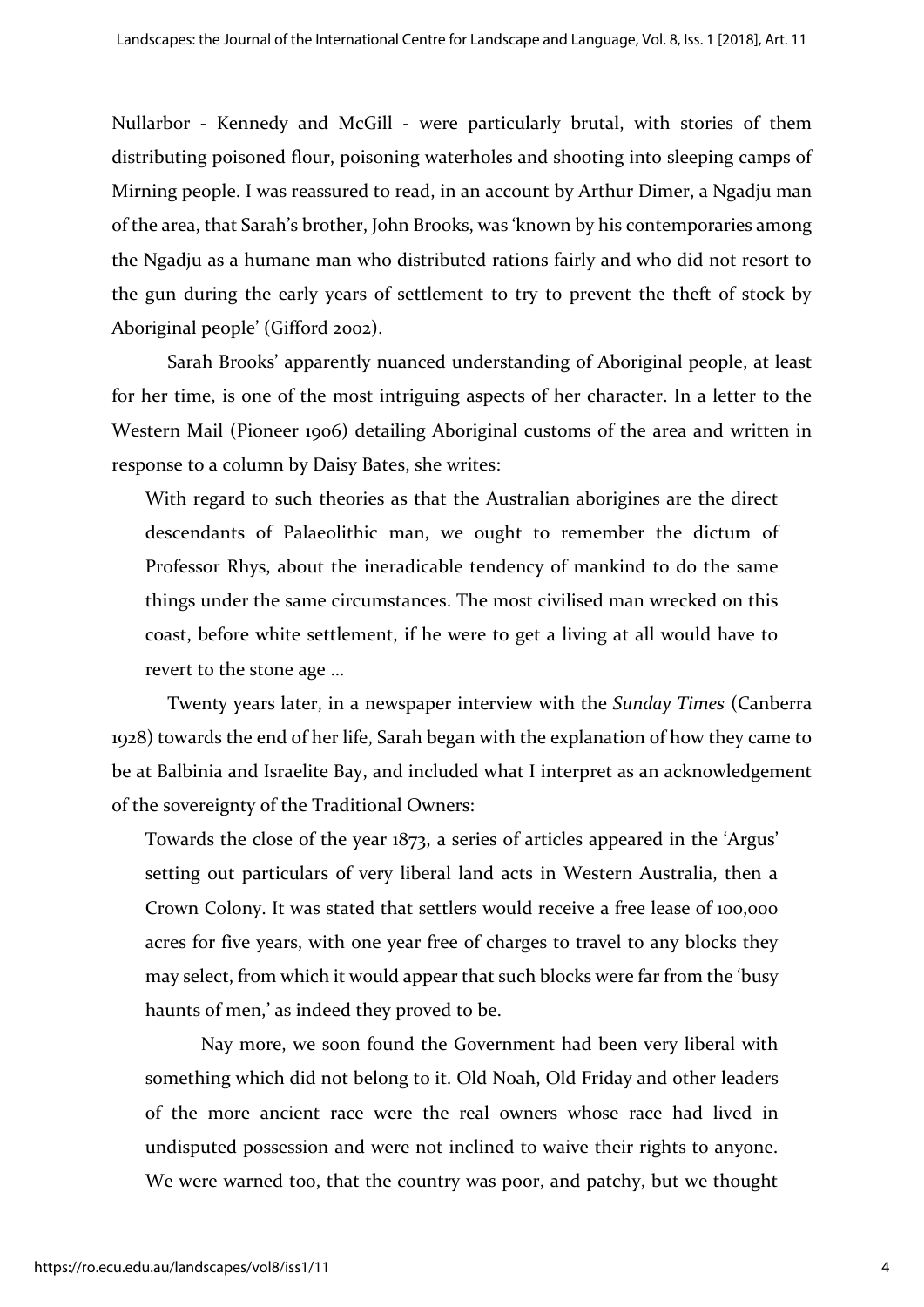no matter how poor, 100,000 acres would surely carry 5,000 sheep and that would give us a start.

It was surprising to find that her extensive botanical collecting was not mentioned in this article. However, she does demonstrate her ongoing fascination with everything botanical.

Coming back to civilisation after 50 years, I was frequently asked what struck me most and always I replied, the beauty of the flowers. We first met them along the railway as we approached Perth, the lovely blue lace flowers and the gorgeous orange plumes of the Christmas trees. The tiny red-roofed cottages had magnificent gladioli of three or four colours adorning gardens often only a few yards in area, also carnations, roses and delphinium. Evidently the women cared for them. As I have been trying to grow these flowers under unfavourable circumstances, I know what their difficulties must have been.

Originally, I haunted the ghost of Sarah Brooks with the intention of writing a non-fiction account of her life, but the lack of any other original source material in Sarah's own voice led me to fictionalise her story in a work-in-progress. The unexpected revelation and gift of attempting to inhabit the experience of a twenty-four-year-old woman walking across this country in 1874 has been a far deeper and intimate understanding of this land. In trying to recreate in my imagination the landscape she walked through, I am gleaning fresh insight into the dramatic changes we have wrought.

I've been an environmentalist since I was a teenager, but I realise now that my early interest was social and political, and somewhat disconnected from the physical realities of the natural world. I'd spent time as a child living outside cities because our family loved to camp, and I had always felt an affinity with the bush. I was certain I would eventually live outside the city. But still, my young passion for the natural world was more of an all-encompassing embrace of the wonder and beauty, and a sadness and anger at the ongoing destruction. Meeting my scientifically-inclined husband helped me to see and truly appreciate the detail. He is the kind of person who remembers all the Latin botanical names for plants and who has scientific understandings I lack. Even with his help, I am a slow burner as a naturalist, but my appreciation for the intricacies of the natural world is ever expanding.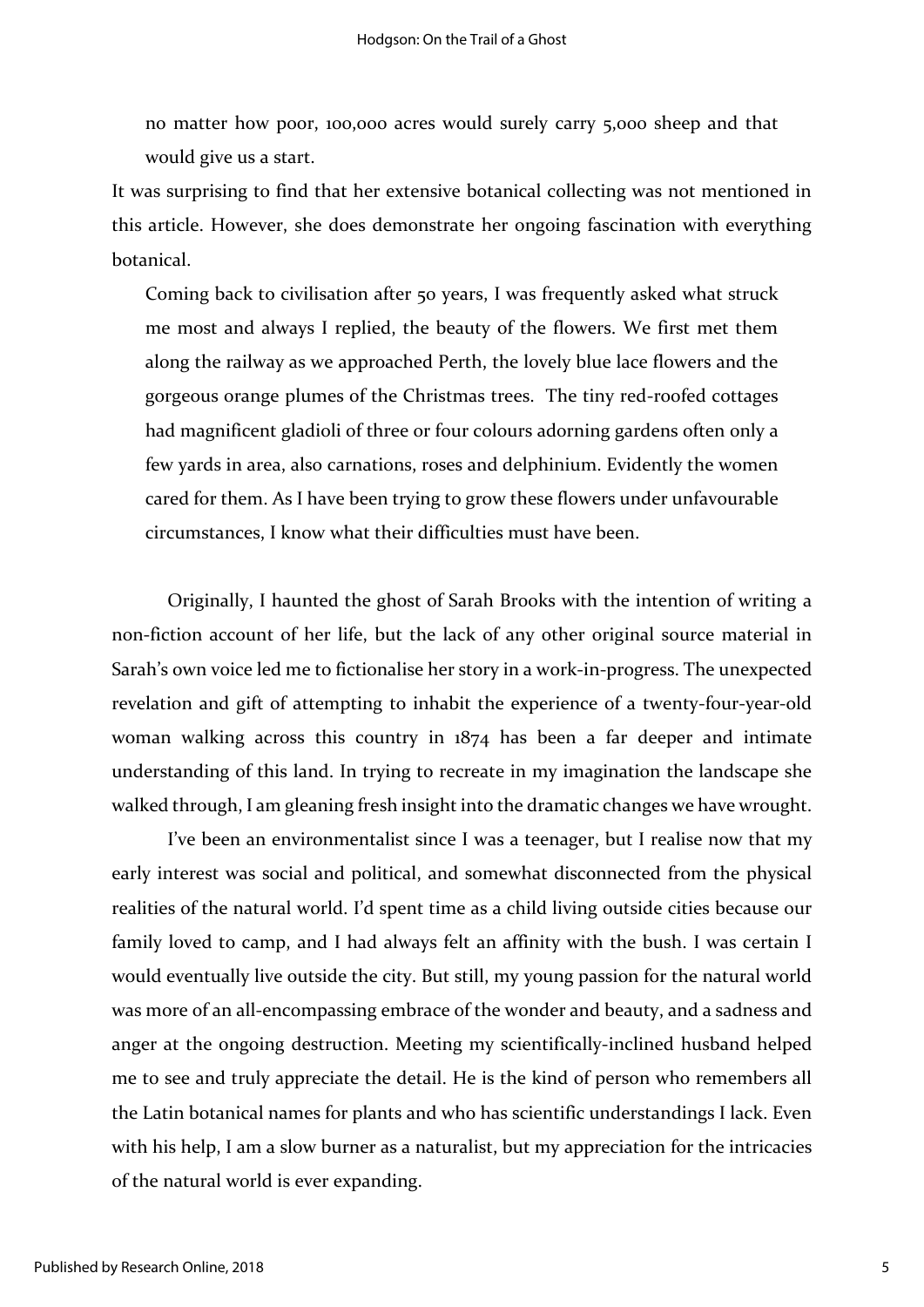In spring of 2016, or Djilba in the Noongar calendar, we hit the road, me and my scientific husband, with our camper trailer, and followed the trail of the Brooks family towards Israelite Bay. This route took us firstly through the southern edge of the Wheatbelt, the broadacre agricultural region that sweeps in a wide arc around Perth, an area the size of Britain. Like agricultural areas everywhere, it has been all but denuded of the original vegetation. At this time of year the paddocks are an unearthly vibrant green not found naturally in the Western Australian landscape, where the vegetation is muted and greyed. These vivid colours are only possible because of the widespread application of superphosphate, and a reminder that agriculture in Western Australia did not flourish until phosphate was commercially available on a large scale. These ancient weathered soils have such very low levels of nutrients.

Thin lines of paddock trees stand in silhouette against the sky, remnants of the eucalypt woodlands that once covered this land. Most melancholy of all are the solo orphaned trees; stark and skeletal in the middle of a paddock, standing guard over a monoculture. Trees, like most living things, weren't designed to be isolated and unconnected from their kin and their community. In the *Hidden Life of Trees*, Peter Wohlleben (2016) describes trees as very social beings that share food with their own species, and sometimes even nourish their competitors. But out in the Wheatbelt even tragic lone paddock trees are now at risk. The newest massively oversized farm machinery that runs remotely can't navigate around paddock trees so down they must come. The mantra for farmers in most of the Western Australian wheatbelt is *get big or get out*.

This dramatic change in our landscape, the loss of vegetation on such a grand scale, is so visually arresting and obviously recognisable. In imagining the journey Sarah Brooks and her family took, I've been attempting, with some difficulty, to mentally patch the vegetation back onto the landscape in front of me.

The more subtle changes we have wrought here take longer to emerge. We stopped at a tiny reserve, a small rectangular island surrounded by the flat expanse of paddocks. We walk through a patch of eucalypt woodland, the likes of which would have covered the entire landscape in 1874. Head high thin limbed trees with sparse canopies are interspersed throughout the scratchy thorny undergrowth. Many of the trunks and stems of shrubs and small trees are grey when alive, then continue to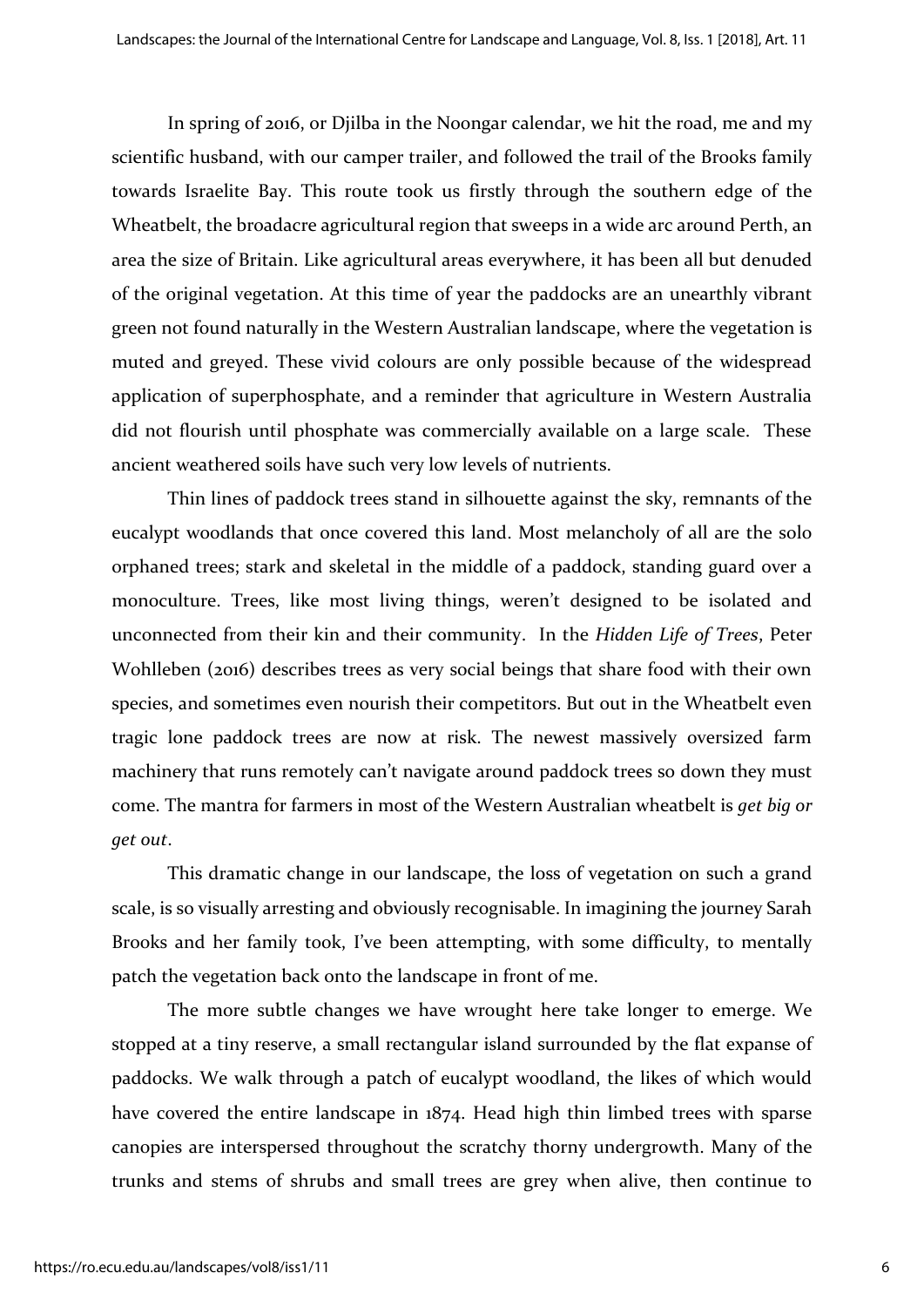weather and harden to a light brittle grey after they fall on the ground. This wood is so hard, presumably after a lifetime of moisture deprivation, that it does not break down easily. Branches rot from the inside, leaving behind a delicately patterned exoskeleton of grey woody whorls.

We wander through the woodland in search of the discreet wildflowers and delicate orchids that transform what can initially appear to be a drab landscape. Even after a wet winter, the ground crunches with a cracking crispness; leaves, twigs, branches. In trying to imagine myself there 140 years ago, I think about my steps crunching and cracking across the ground. Then I remember the research on the ecological impact of the loss of small marsupials from Australian landscapes (Platt 2013). The many small digging mammals were constantly turning over soil and leaf litter into the soil, both increasing soil fertility and reducing the leaf and branch litter. Meaning presumably that for a woman walking through it in 1874, the ground didn't crunch and crackle in quite the same way.

It strikes me that this is just one of the dramatic changes to the landscape with which I am slightly familiar. What I don't know enough about are the changes to the invertebrate populations. Or different species of birds. Or soil microbes and fungi. The impacts of fertiliser run off, pesticide and herbicide drift. The introduced species and rapid spread of weeds. Ongoing impacts of climate change, changing rainfall patterns and changing fire regimes. I certainly do not know enough about what might be the unforeseen outcomes of the interactions of all of these forces in a complex ecological system.

The European settlement of Australia is a tragic marvel in terms of the scale of impact in such a dramatically short space of time, especially in Western Australia. There is something about this side of the country that feels especially ancient and, at times, unapproachable.

Back on the road we continue to follow the trail of the Brooks family. They were originally bound for Esperance Bay, but all the good grazing land was already claimed by the Dempster brothers. Further and further east they pushed, until settling for a few years at Point Malcolm, just to the west of Israelite Bay. We camped at Point Malcolm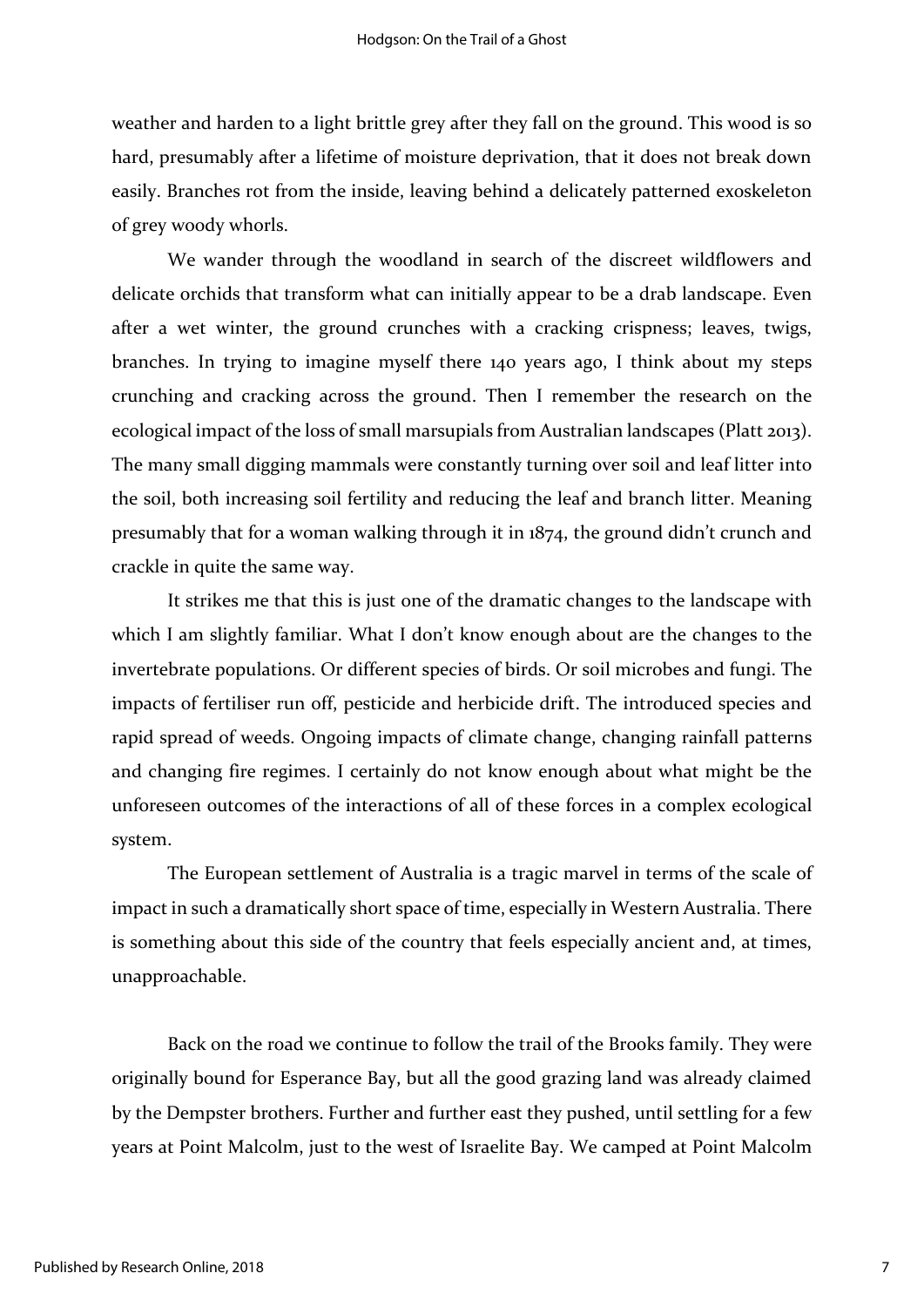for a week. A negligible distance on the map equated to a slow journey on a treacherous track pockmarked with wide puddles and occasional quagmires.

Point Malcolm is another ecological inflection point. It is a low weathered granite promontory where the ocean swamps the rock in high tides and big swells, leaving behind perfectly clear rock pools full of crustaceans and insect larvae and fine algae. To the west the ocean is deep and rugged, and waves crash relentlessly onto the white sandy beach. The roar of the ocean is the underlying soundtrack to our stay. East of Point Malcolm is the start of the flat, shallow waters of the Great Australian Bight. On this side, enormous drifts of seagrass lie on the beach, piled over half a metre high, drawing shorebirds and gulls to pick over the insects and rotting weed.

Inland, back from the coastal dunes, back where the vastness of geological time and the many millennia of storms, wind and rain have flattened the land to a broad sandy plain that barely undulates as far as the eye can see. Out there, away from the dynamic energy of the ocean, in the most unprepossessing of circumstances, are the immense botanical riches of kwongan vegetation in the Southeast Coastal Province of Southwest Australia's Floristic Region, the most species rich area of this global biodiversity hotspot (Hopper and Gioia 2004).

This landscape is difficult for me to grasp. I've never been able to take even a half decent photo of it, as though it resists my attempts to capture it. Sarah Brooks was a painter, and I imagine the landscape also resisted her attempts to render it in a conventional painterly view. I imagine her turning her artist's eye to the ground, to the delicate details in the vegetation as a way of coming to grips with it. While she wasn't necessarily known as a botanical artist, I imagine that amongst her lost personal effects were many botanical drawings and paintings. Ryan (2012) describes the works of botanical illustrators Leake, Pelloe and Nikulinsky as 'art in dialogue with science', and Sarah Brooks demonstrates this same inter-relationship. On her grave in Norseman cemetery, a small plaque commemorates her as a painter and botanist.

When we drive back out from our coastal campsite at Point Malcolm a week later, many more plants are in flower. Every time we stop and step out of the car into the ankle-high, thorny, scratchy, kwongan vegetation, there are at least half a dozen different flowering plants compared to the previous stop. I see one plant that defies logic. No higher than two centimetres; a tiny, grey stick with perhaps a dozen hard,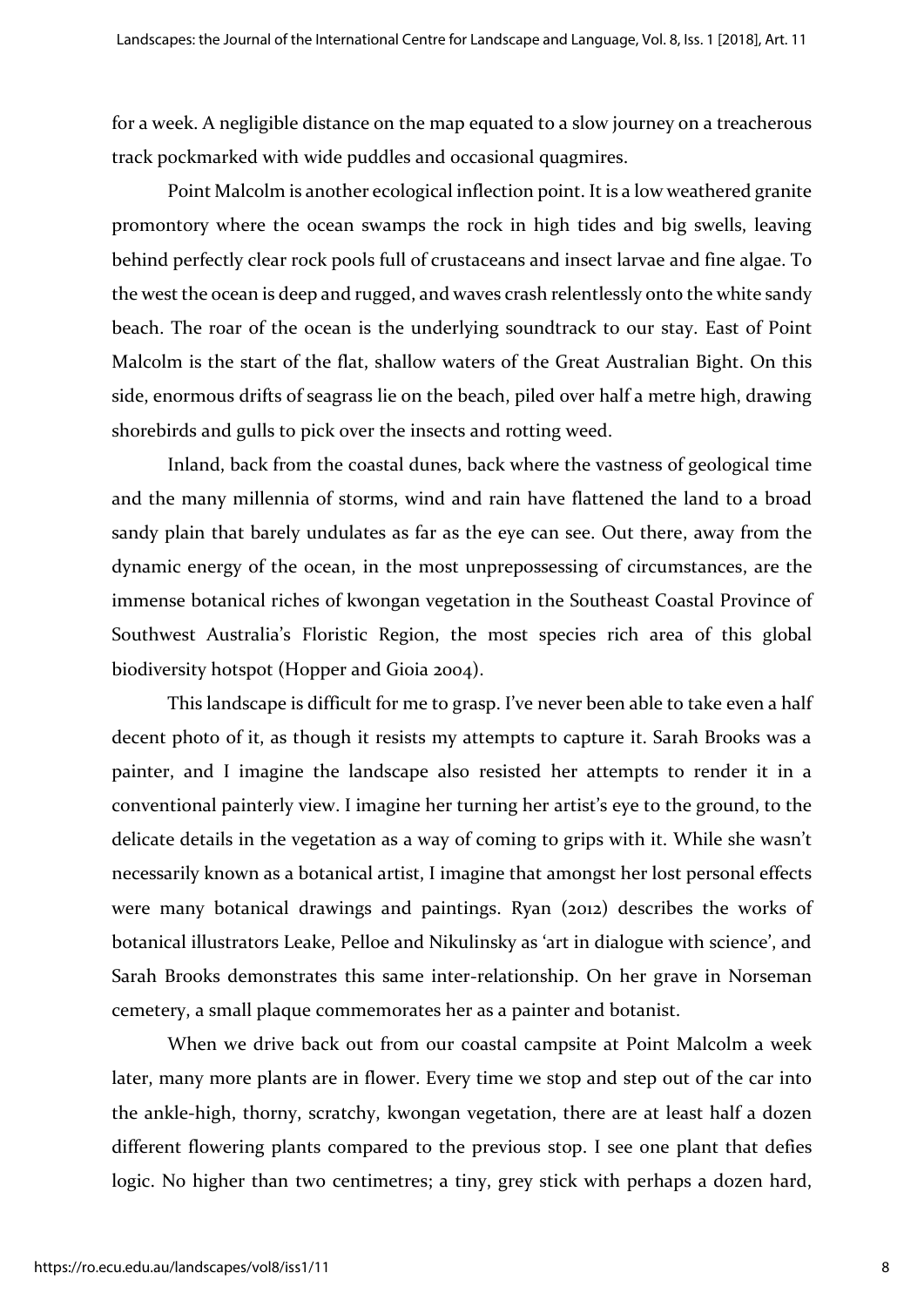needle-like leaves. But it supports a drooping, bell-shaped flower three quarters of the size of the whole plant and a strident, fiery red. I have to get down on the ground, as close as I can, to make sure the flower hasn't fallen onto the miniature plant by mistake.

I stand up and say to my husband, 'Surrounded by all of this, how could Sarah Brooks not become a botanist?'

There are at least 930 specimens known to have been collected by Sarah Brooks (Maroske and Vaughan 2014). Baron von Mueller acknowledged her contribution by naming two species after her; Scaevola brookeana and Hakea brookeana. She also collected seaweeds and algae, and had a species of red algae, Rhodophylla, named after her. Such a prolific collector must have been extremely valuable to von Mueller. In the latter stage of his life, he was determined to compile a census of Australian plants, and like all botanists, he recognised the incredible diversity and high levels of endemism in Western Australian flora. Even such a prolific collector as Sarah Brooks would have barely begun to uncover the full diversity of species in this district.

In human, let alone geological timescales, this land has only just been discovered by Europeans, and the scientific understanding of it is equally as young. New species are still regularly discovered here, and the levels of endemism and concentrations of species richness that exist here delight and confound biologists. Professor Stephen Hopper, who spent six years as the Director of the Kew Gardens in London, has come back to southwestern Australia to live in Albany, and says 'To a biologist like me, this place is the nearest thing to heaven on earth' (Green Skills 2014). I imagine the ghost of Sarah Brooks nodding in approval.

#### *Works Cited*

Brooke, John. 1896. *Natural features of Israelite Bay*. Proceedings Australasian Association for the Advancement of Science 6, 561-569.

Brooks, Sarah. 1888. 'Ein Ausflug in die westaustralische Wuste.' *Petermann's Geographische Mitteilungen*. 26 – 28.

Canberra. 1928. 'A Wonder Woman of the West: Miss Brooks of Balbinia.' *Sunday Times*. Sunday 29 April 1928, p 8.

Gifford, Peter. 2002. *Black and White and in between: Arthur Dimer and the Nullabor.* Hesperian Press.